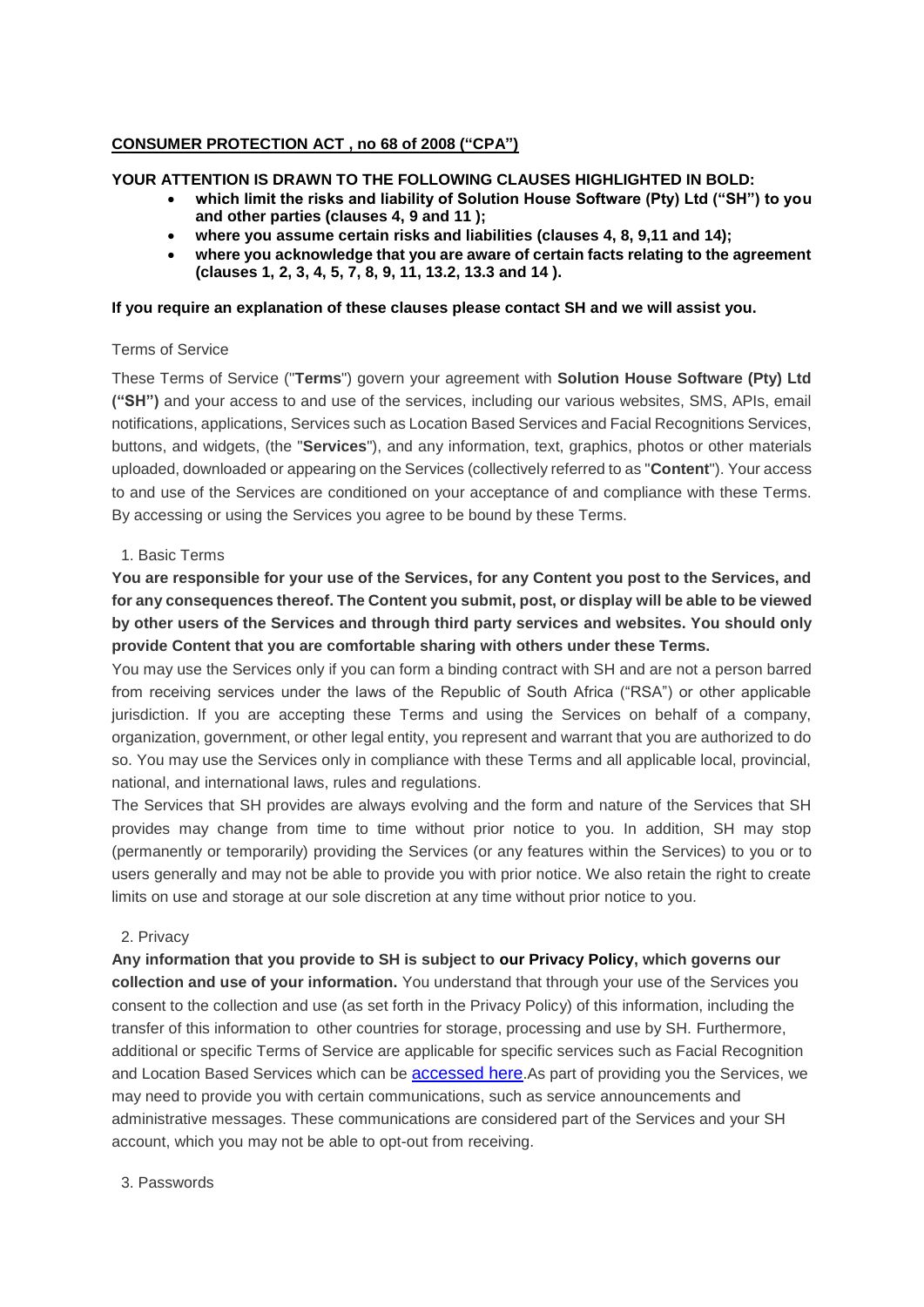**If applicable, you are responsible for safeguarding the password that you use to access the Services and for any activities or actions under your password. We encourage you to use "strong" passwords** (passwords that use a combination of upper and lower case letters, numbers and symbols) with your account. SH cannot and will not be liable for any loss or damage arising from your failure to comply with the above.

### 4. Content on the Services

**All Content, whether publicly posted or privately transmitted, is the sole responsibility of the person who originated such Content. We may not monitor or control the Content posted via the Services and, we cannot take responsibility for such Content. Any use or reliance on any Content or materials posted via the Services or obtained by you through the Services is at your own risk.**

**We do not endorse, support, represent or guarantee the completeness, truthfulness, accuracy, or reliability of any Content or communications posted via the Services or endorse any opinions expressed via the Services. You understand that by using the Services, you may be exposed to Content that might be offensive, harmful, inaccurate or otherwise inappropriate, or in some cases, postings that have been mislabelled or are otherwise deceptive. Under no circumstances will SH be liable in any way for any Content, including, but not limited to, any errors or omissions in any Content, or any loss or damage of any kind incurred as a result of the use of any Content posted, emailed, transmitted or otherwise made available via the Services or broadcast elsewhere.**

# 5. Your Rights

You retain your rights to any Content you submit, post or display on or through the Services**. By submitting, posting or displaying Content on or through the Services, you grant us a worldwide, non-exclusive, royalty-free license (with the right to sublicense) to use, copy, reproduce, process, adapt, modify, publish, transmit, display and distribute such Content in any and all media or distribution methods (now known or later developed).**

You agree that this license includes the right for SH to provide, promote, and improve the Services and to make Content submitted to or through the Services available to other companies, organizations or individuals who partner with SH for the syndication, broadcast, distribution or publication of such Content on other media and services, subject to our terms and conditions for such Content use.

**Such additional uses by SH, or other companies, organizations or individuals who partner with SH, may be made with no compensation paid to you with respect to the Content that you submit, post, transmit or otherwise make available through the Services.**

We may modify or adapt your Content in order to transmit, display or distribute it over computer networks and in various media and/or make changes to your Content as are necessary to conform and adapt that Content to any requirements or limitations of any networks, devices, services or media.

**You are responsible for your use of the Services, for any Content you provide, and for any consequences thereof, including the use of your Content by other users and our third party partners**. You understand that your Content may be syndicated, broadcast, distributed, or published by our partners and if you do not have the right to submit Content for such use, it may subject you to liability. SH will not be responsible or liable for any use of your Content by SH in accordance with these Terms. **You represent and warrant that you have all the rights, power and authority necessary to grant the rights granted herein to any Content that you submit.**

6. Your License To Use the Services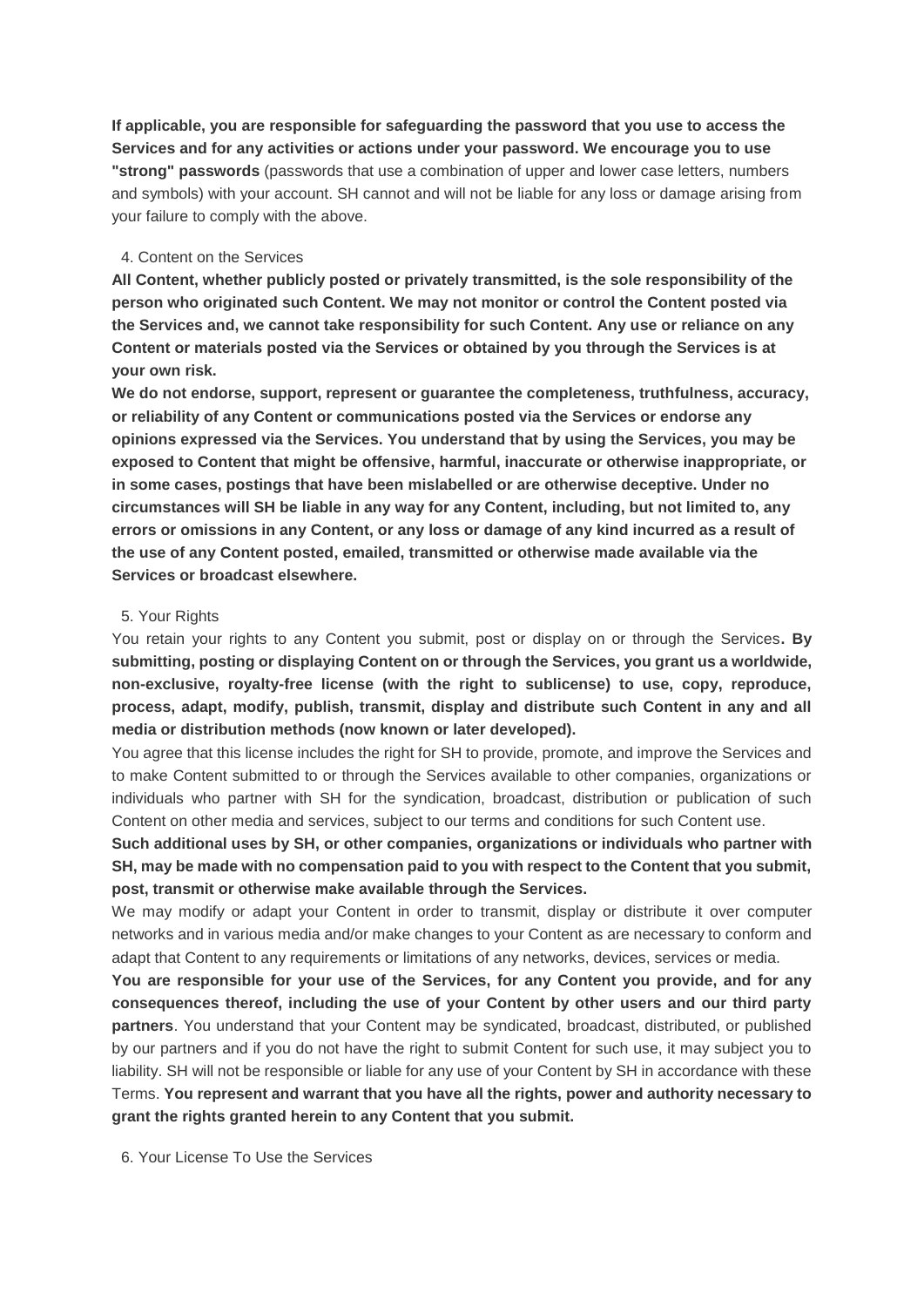*SH* hereby grants the End User a limited, personal, non-transferable, revocable, non-exclusive, without the right to sublicense, worldwide license to use, install and operate the Software on a subscription basis, solely for the purpose of (1) granting the right to access and use the Software to its own internal Concurrent User or Named User. This license is for the sole purpose of enabling you to use and enjoy the benefit of the Services as provided by SH, in the manner permitted by these Terms.

*"*Concurrent User*" means any individual user of the Software who is authorized by an End User to access or use the Software, it being understood that each simultaneous login to the Software (through active browser sessions, desktop application and device application) shall be deemed to constitute one Concurrent User. Hence, when one user is simultaneously logged in to the Software from two different devices, this constitutes two Concurrent User sessions.*

### 7. SH Rights

**All right, title, and interest in and to the Services (excluding Content provided by users) are and will remain the exclusive property of SH and its licensors. The Services are protected by copyright, trademark, and other laws of both the RSA and foreign countries. Nothing in the Terms gives you a right to use the SH name or any of the SH trademarks, logos, domain names, and other distinctive brand features. Any feedback, comments, or suggestions you may provide regarding SH, or the Services is entirely voluntary and we will be free to use such feedback, comments or suggestions as we see fit and without any obligation to you.**

8. Restrictions on Content and Use of the Services

**You must be at least 18 years old to use the Services.** 

**You may not post violent, nude, partially nude, discriminatory, unlawful, infringing, hateful, pornographic or sexually suggestive photos or other content via the Services.**

**You must not defame, stalk, bully, abuse, harass, threaten, impersonate or intimidate people or entities and you must not post private or confidential information via the Services, including, without limitation, your or any other person's credit card information, national identity numbers, non-public phone numbers or non-public email addresses.** 

**You may not use the Services for any illegal or unauthorized purpose. You agree to comply with all laws, rules and regulations applicable to your use of the Services and your Content (defined below), including but not limited to, copyright laws.** 

**You are solely responsible for your conduct and any data, text, files, information, usernames, images, graphics, photos, profiles, audio and video clips, sounds, musical works, works of authorship, applications, links and other content or materials (collectively, "Content") that you submit, post or display on or via the Services.** 

**You must not change, modify, adapt or alter the Services or change, modify or alter another website so as to falsely imply that it is associated with the Services or SH.**

**You must not create or submit unwanted email, comments, likes or other forms of commercial or harassing communications (a/k/a "spam") to any SH users.** 

**You must not use domain names or web URLs in your username without prior written consent from SH.** 

**You must not interfere or disrupt the Services or servers or networks connected to the Services, including by transmitting any worms, viruses, spyware, malware or any other code of a destructive or disruptive nature. You may not inject content or code or otherwise alter or interfere with the way any SH page is rendered or displayed in a user's browser or device.** 

**You must not attempt to restrict another user from using or enjoying the Services and you must not encourage or facilitate violations of these Terms of Use or any other SH terms.**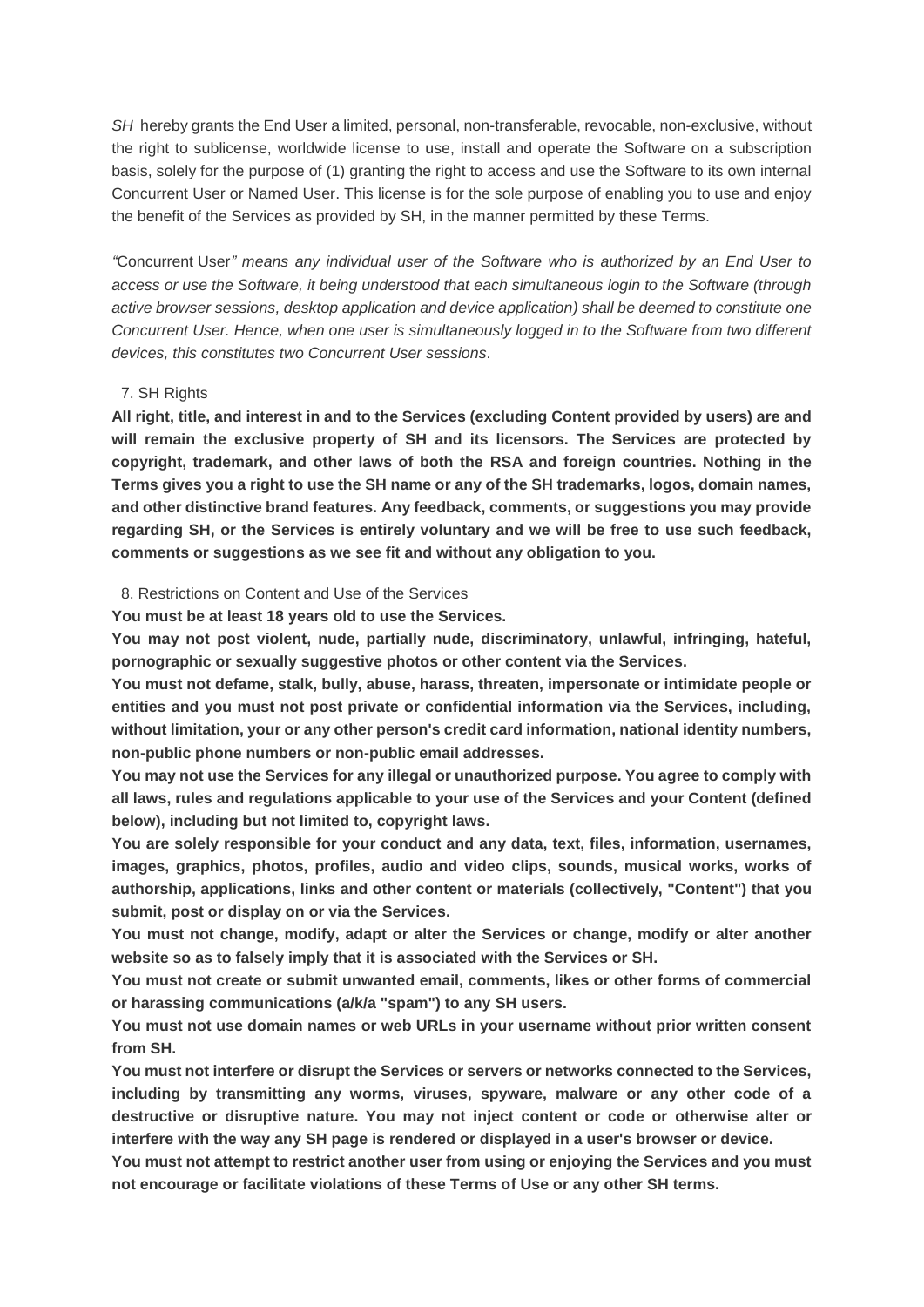**Violation of these Terms may, in SH's sole discretion, result in termination of your SH account. You understand and agree that SH cannot and will not be responsible for the Content posted on the Services and you use the Services at your own risk**. If you violate the letter or spirit of these Terms, or otherwise create risk or possible legal exposure for SH, we can stop providing all or part of the Services to you.

We reserve the right at all times (but will not have an obligation) to remove or refuse to distribute any Content on the Services, to suspend or terminate users, and to reclaim usernames without liability to you. We also reserve the right to access, read, preserve, and disclose any information as we reasonably believe is necessary to (i) satisfy any applicable law, regulation, legal process or governmental request, (ii) enforce the Terms, including investigation of potential violations hereof, (iii) detect, prevent, or otherwise address fraud, security or technical issues, (iv) respond to user support requests, or (v) protect the rights, property or safety of SH, its users and the public.

You may not do any of the following while accessing or using the Services: (i) access, tamper with, or use non-public areas of the Services, SH's computer systems, or the technical delivery systems of SH's providers; (ii) probe, scan, or test the vulnerability of any system or network or breach or circumvent any security or authentication measures; (iii) access or search or attempt to access or search the Services by any means (automated or otherwise) other than through our currently available, published interfaces that are provided by SH (and only pursuant to those terms and conditions), unless you have been specifically allowed to do so in a separate agreement with SH (NOTE: crawling the Services is permissible if done in accordance with the provisions of the robots.txt file, however, scraping the Services without the prior consent of SH is expressly prohibited); (iv) forge any TCP/IP packet header or any part of the header information in any email or posting, or in any way use the Services to send altered, deceptive or false source-identifying information; or (v) interfere with, or disrupt, (or attempt to do so), the access of any user, host or network, including, without limitation, sending a virus, overloading, flooding, spamming, mail-bombing the Services, or by scripting the creation of Content in such a manner as to interfere with or create an undue burden on the Services.

## 9. Copyright Policy

SH respects the intellectual property rights of others and expects users of the Services to do the same. We will respond to notices of alleged copyright infringement that comply with applicable law and are properly provided to us. If you believe that your Content has been copied in a way that constitutes copyright infringement, please provide us with the following information: (i) a physical or electronic signature of the copyright owner or a person authorized to act on their behalf; (ii) identification of the copyrighted work claimed to have been infringed; (iii) identification of the material that is claimed to be infringing or to be the subject of infringing activity and that is to be removed or access to which is to be disabled, and information reasonably sufficient to permit us to locate the material; (iv) your contact information, including your address, telephone number, and an email address; (v) a statement by you that you have a good faith belief that use of the material in the manner complained of is not authorized by the copyright owner, its agent, or the law; and (vi) a statement that the information in the notification is accurate, and, under penalty of perjury, that you are authorized to act on behalf of the copyright owner.

**We reserve the right to remove Content alleged to be infringing without prior notice, at our sole discretion, and without liability to you**. In appropriate circumstances, SH will also terminate a user's account if the user is determined to be a repeat infringer. Our designated copyright agent for notice of alleged copyright infringement appearing on the Services is: 18 Hout Street, Paarl, 7646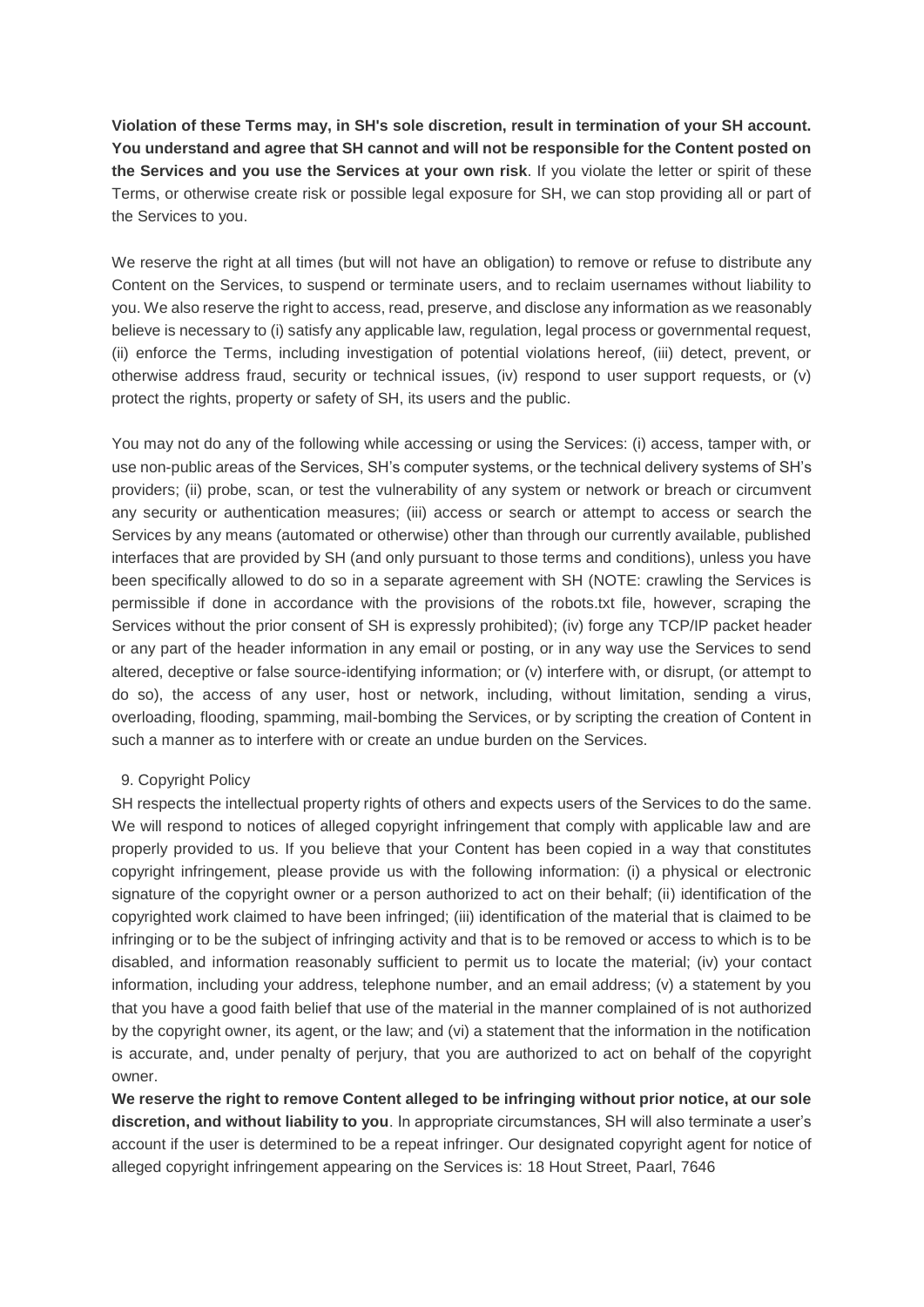### 10. Ending These Terms

The Terms will continue to apply until terminated by either you or SH as follows.

You may end your legal agreement with SH at any time for any reason by deactivating your accounts and discontinuing your use of the Services. You do not need to specifically inform SH when you stop using the Services. If you stop using the Services without deactivating your accounts, your accounts may be deactivated due to prolonged inactivity.

We may suspend or terminate your accounts or cease providing you with all or part of the Services at any time for any reason, including, but not limited to, if we reasonably believe: (i) you have violated these Terms , (ii) you create risk or possible legal exposure for us; or (iii) our provision of the Services to you is no longer commercially viable. We will make reasonable efforts to notify you by the email address associated with your account or the next time you attempt to access your account.

In all such cases, the Terms shall terminate, including, without limitation, your license to use the Services, except that the following sections shall continue to apply: 4, 5, 7, 8, 10, 11, and 12. Nothing in this section shall affect SH's rights to change, limit or stop the provision of the Services without prior notice, as provided above in section 1.

#### 11.Disclaimers and Limitations of Liability

**Please read this section carefully since it limits the liability of SH and its parents, subsidiaries, affiliates, related companies, officers, directors, employees, agents, representatives, partners, and licensors (collectively, the "SH Entities"). Each of the subsections below only applies up to the maximum extent permitted under applicable law. Some jurisdictions do not allow the disclaimer of implied warranties or the limitation of liability in contracts, and as a result the contents of this section may not apply to you. Nothing in this section is intended to limit any rights you may have which may not be lawfully limited.**

#### **A. The Services are Available "AS-IS"**

**Your access to and use of the Services or any Content are at your own risk. You understand and agree that the Services are provided to you on an "AS IS" and "AS AVAILABLE" basis. Without limiting the foregoing, to the maximum extent permitted under applicable law, THE SH ENTITIES DISCLAIM ALL WARRANTIES AND CONDITIONS, WHETHER EXPRESS OR IMPLIED, OF MERCHANTABILITY, FITNESS FOR A PARTICULAR PURPOSE, OR NON-INFRINGEMENT.**

**The SH Entities make no warranty and disclaim all responsibility and liability for: (i) the completeness, accuracy, availability, timeliness, security or reliability of the Services or any Content; (ii) any harm to your computer system, loss of data, or other harm that results from your access to or use of the Services or any Content; (iii) the deletion of, or the failure to store or to transmit, any Content and other communications maintained by the Services; and (iv) whether the Services will meet your requirements or be available on an uninterrupted, secure, or error-free basis. No advice or information, whether oral or written, obtained from the SH Entities or through the Services, will create any warranty not expressly made herein.** B. Links

**The Services may contain links to third-party websites or resources. You acknowledge and agree that the SH Entities are not responsible or liable for: (i) the availability or accuracy of such websites or resources; or (ii) the content, products, or services on or available from such websites or resources. Links to such websites or resources do not imply any endorsement by the SH Entities of such websites or resources or the content, products, or services available**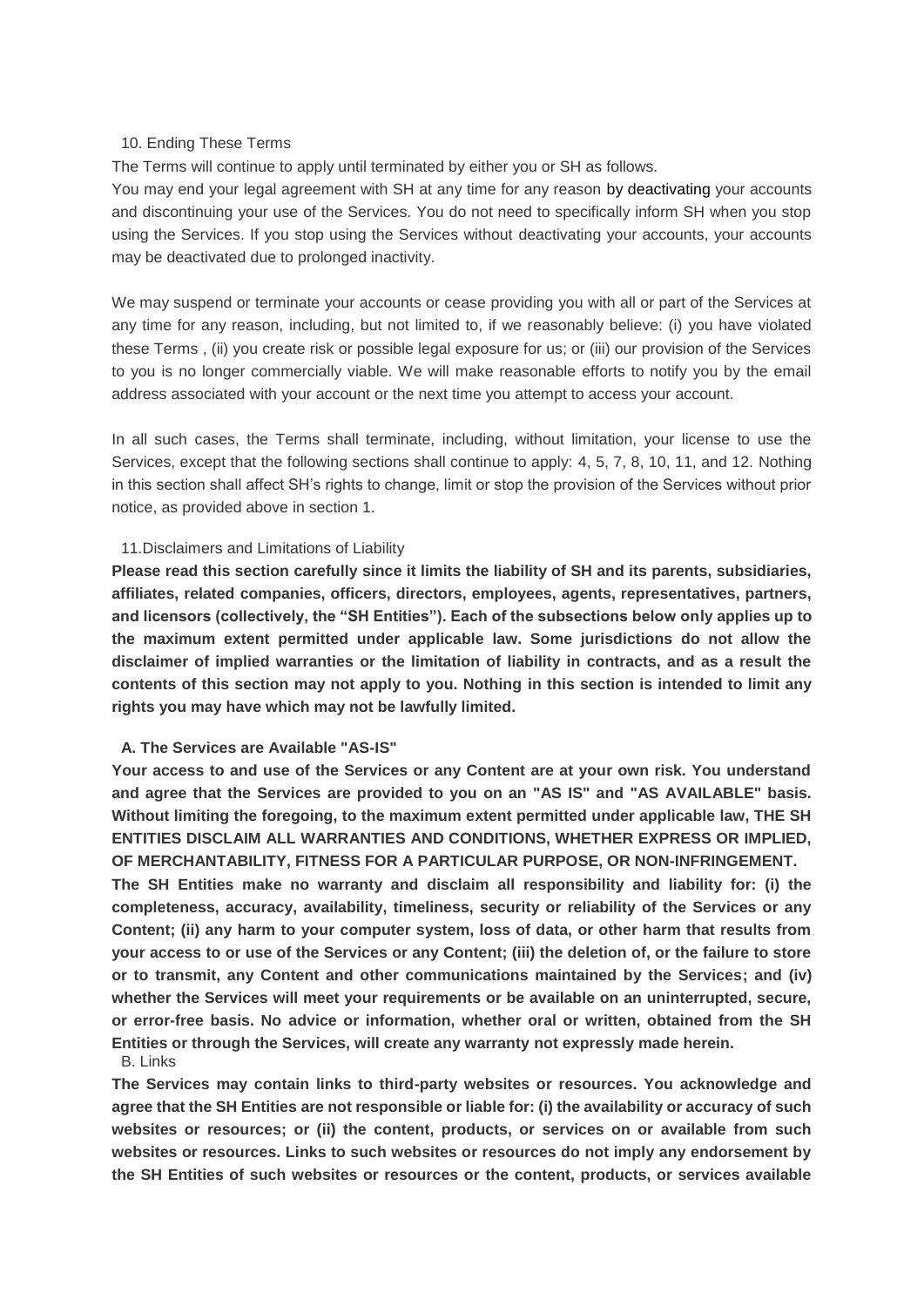**from such websites or resources. You acknowledge sole responsibility for and assume all risk arising from your use of any such websites or resources.**

# **C. Limitation of Liability**

**TO THE MAXIMUM EXTENT PERMITTED BY APPLICABLE LAW, THE SH ENTITIES SHALL NOT BE LIABLE FOR ANY INDIRECT, INCIDENTAL, SPECIAL, CONSEQUENTIAL OR PUNITIVE DAMAGES, OR ANY LOSS OF PROFITS OR REVENUES, WHETHER INCURRED DIRECTLY OR INDIRECTLY, OR ANY LOSS OF DATA, USE, GOOD-WILL, OR OTHER INTANGIBLE LOSSES, RESULTING FROM (i) YOUR ACCESS TO OR USE OF OR INABILITY TO ACCESS OR USE THE SERVICES; (ii) ANY CONDUCT OR CONTENT OF ANY THIRD PARTY ON THE SERVICES, INCLUDING WITHOUT LIMITATION, ANY DEFAMATORY, OFFENSIVE OR ILLEGAL CONDUCT OF OTHER USERS OR THIRD PARTIES; (iii) ANY CONTENT OBTAINED FROM THE SERVICES; OR (iv) UNAUTHORIZED ACCESS, USE OR ALTERATION OF YOUR TRANSMISSIONS OR CONTENT.**

**IN NO EVENT SHALL THE AGGREGATE LIABILITY OF THE SH ENTITIES EXCEED THE GREATER OF ONE HUNDRED SOUTH AFRICAN RANDS (ZAR100.00) OR THE AMOUNT YOU PAID SH, IF ANY, IN THE PAST SIX MONTHS FOR THE SERVICES GIVING RISE TO THE CLAIM. THE LIMITATIONS OF THIS SUBSECTION SHALL APPLY TO ANY THEORY OF LIABILITY, WHETHER BASED ON WARRANTY, CONTRACT, STATUTE, TORT (INCLUDING NEGLIGENCE) OR OTHERWISE, AND WHETHER OR NOT THE SH ENTITIES HAVE BEEN INFORMED OF THE POSSIBILITY OF ANY SUCH DAMAGE, AND EVEN IF A REMEDY SET FORTH HEREIN IS FOUND TO HAVE FAILED OF ITS ESSENTIAL PURPOSE.**

## 12. General Terms

# A. Waiver and Severability

The failure of SH to enforce any right or provision of these Terms will not be deemed a waiver of such right or provision. In the event that any provision of these Terms is held to be invalid or unenforceable, then that provision will be limited or eliminated to the minimum extent necessary, and the remaining provisions of these Terms will remain in full force and effect.

## B. Controlling Law and Jurisdiction

These Terms and any action related thereto will be governed by the laws of the RSA without regard to or application of its conflict of law provisions or your state or country of residence. All claims, legal proceedings or litigation arising in connection with the Services will be brought solely in the Western Cape High Court (Cape Town), RSA, and you consent to the jurisdiction of and venue in such courts and waive any objection as to inconvenient forum.

## C. Entire Agreement

These Terms and our Privacy Policy are the entire and exclusive agreement between SH and you regarding the Services (excluding any services for which you have a separate agreement with SH that is explicitly in addition or in place of these Terms), and these Terms supersede and replace any prior agreements between SH and you regarding the Services. Other than members of the group of companies of which SH, is the holding company, no other person or company will be third party beneficiaries to the Terms.

We may revise these Terms from time to time, the most current version will always be at [https://www.myincidentdesk.com/legal.](https://www.myincidentdesk.com/legal) If the revision, in our sole discretion, is material we will notify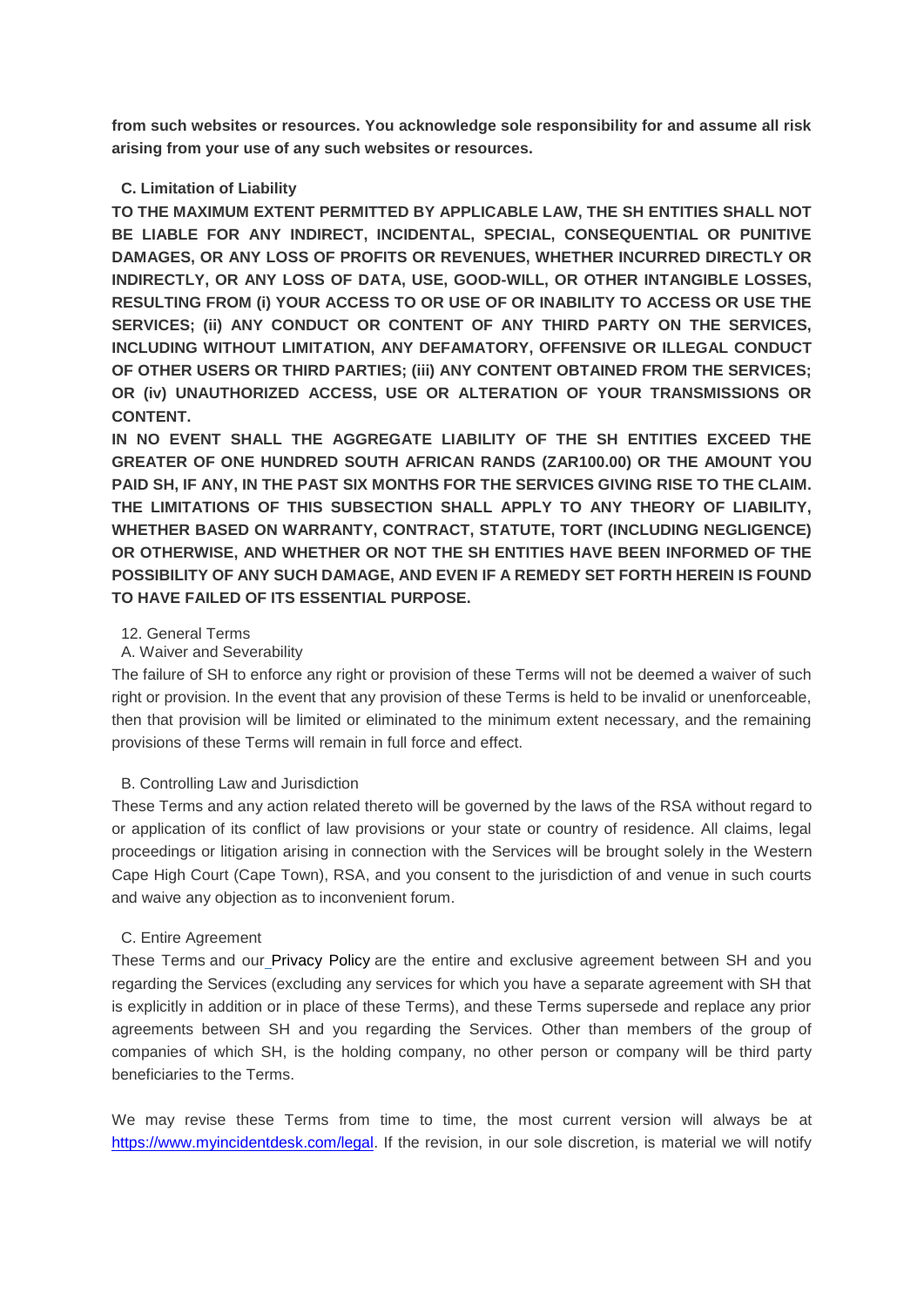you via an e-mail to the email associated with your account. By continuing to access or use the Services after those revisions become effective, you agree to be bound by the revised Terms. These Services are operated and provided by Solution House Software. *Effective: 6 January 2013*

## 13. SH Privacy Policy

This Privacy Policy describes how and when SH collects, uses and shares your information when you use our Services. SH receives your information through our various websites, SMS, APIs, email notifications, applications, buttons, widgets, and ads (the "**Services**" or "**SH**") and from our partners and other third parties. For example, you send us information when you use SH from our website, post or receive via SMS, or access SH's website or the Services from an application. When using any of our Services you consent to the collection, transfer, manipulation, storage, disclosure and other uses of your information as described in this Privacy Policy. Irrespective of which country you reside in or supply information from, you authorize SH to use your information in the RSA and any other country where SH operates.

If you have any questions or comments about this Privacy Policy, please contact us at: www.takeactionsa.co.za.

# Information Collection and Use

**13.1 Information Collected Upon Registration:** When you create or reconfigure a SH account, you provide some personal information, such as your name, username, password, and email address. Some of this information, for example, your name and username, is listed publicly on our Services i and in search results. Some Services, such as search, public user profiles and viewing lists, do not require registration.

**13.2 Additional Information: You may provide us with profile information to make public, such as, your location or your website.** You may provide information to customize your account, such as a cell phone number for the delivery of SMS messages. We may use your contact information to send you information about our Services or to market to you.

**13.3 Public Information: Our Services are primarily designed to help you share information with other users of the Services. Most of the information you provide us is information you are asking us to provide to other users of the Services. This includes not only the messages you send and the metadata provided with messages and many other bits of information that result from your use of the Services. Your public information is broadly and instantly disseminated. When you share information or content like photos, videos, and links via the Services, you should think carefully about what you are making public.**

**13.4 Links:** SH may keep track of how you interact with links across our Services, including our email notifications, third-party services, and client applications, by redirecting clicks or through other means. We do this to help improve our Services, to provide more relevant advertising, and to be able to share aggregate click statistics such as how many times a particular link was clicked on.

**13.5 Cookies:** Like many websites, we use cookies and similar technologies to collect additional website usage data and to improve our Services, but we do not require cookies for many parts of our Services such as searching and looking at public user profiles or lists. A cookie is a small data file that is transferred to your computer's hard disk. SH may use both session cookies and persistent cookies to better understand how you interact with our Services, to monitor aggregate usage by our users and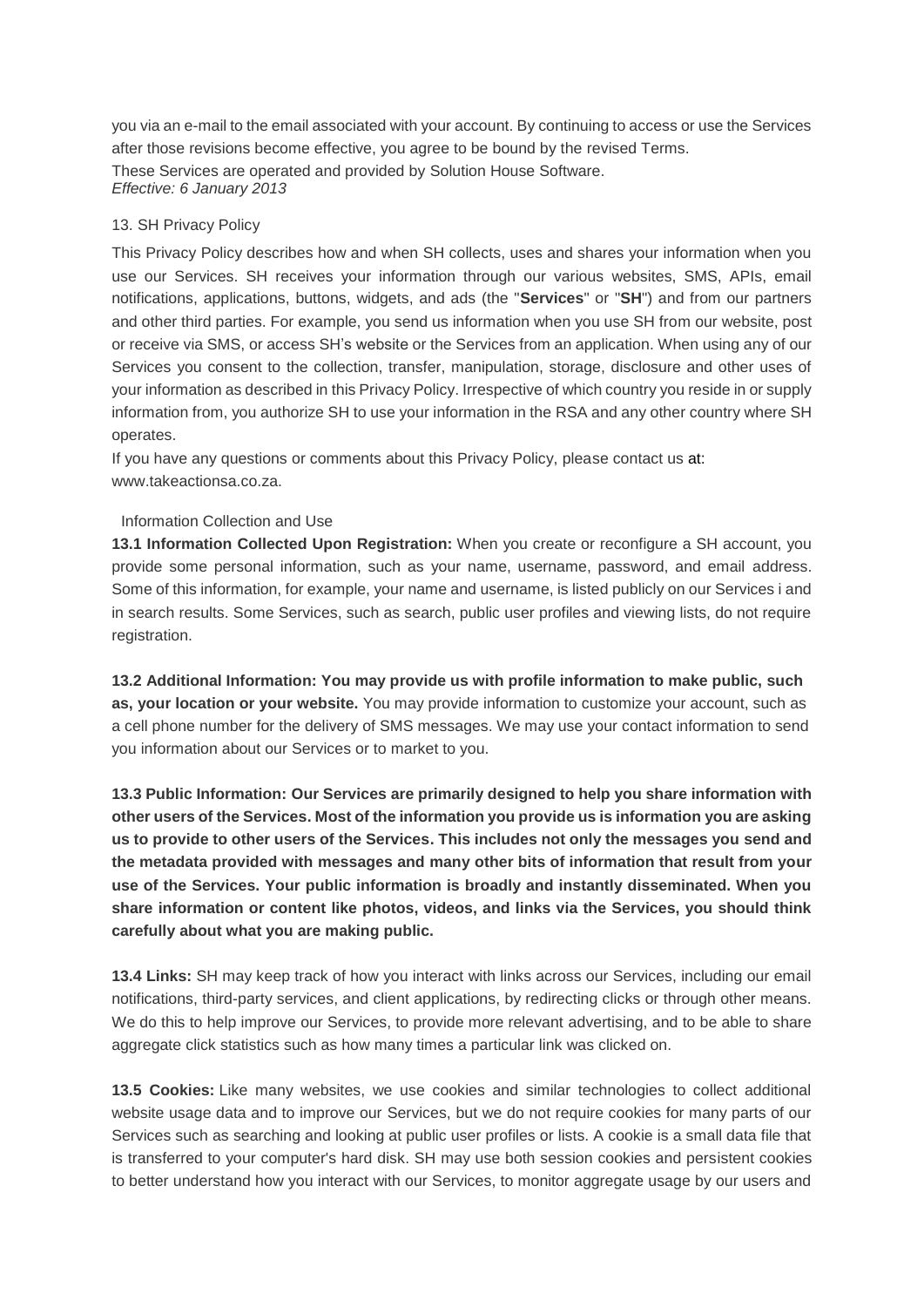web traffic routing on our Services, and to customize and improve our Services. Most Internet browsers automatically accept cookies. You can instruct your browser, by changing its settings, to stop accepting cookies or to prompt you before accepting a cookie from the websites you visit. However, some Services may not function properly if you disable cookies.

**13.6 Log Data:** Our servers automatically record information ("**Log Data**") created by your use of the Services. Log Data may include information such as your IP address, browser type, operating system, the referring web page, pages visited, location, your mobile carrier, device and application IDs, search terms, and cookie information. We receive Log Data when you interact with our Services, for example, when you visit our websites, sign into our Services, interact with our email notifications, use your SH account to authenticate to a third-party website or application, or visit a third-party website that includes a SH button or widget. SH uses Log Data to provide our Services and to measure, customize, and improve them.

**13.7 Third-Parties:** SH uses a variety of third-party services to help provide our Services. These third-party service providers may collect information sent by your browser as part of a web page request, such as cookies or your IP address.

## 14. Information Sharing and Disclosure

**14.1 Your Consent: We may share or disclose your information as set out in this policy such as when you authorize a third-party web client or application to access your SH account.**

**14.2 Service Providers:** We engage service providers to perform functions and provide services to us in the RSA and abroad. We may share your private personal information with such service providers subject to confidentiality obligations consistent with this Privacy Policy, and on the condition that the third parties use your private personal data only on our behalf and pursuant to our instructions.

**14.3 Law and Harm:** Notwithstanding anything to the contrary in this Policy, we may preserve or disclose your information if we believe that it is reasonably necessary to comply with a law, regulation or legal request; to protect the safety of any person; to address fraud, security or technical issues; or to protect SH's rights or property. However, nothing in this Privacy Policy is intended to limit any legal defences or objections that you may have to a third party's, including a government's, request to disclose your information.

**14.4 Business Transfers:** In the event that SH is involved in a bankruptcy, merger, acquisition, reorganization or sale of assets, your information may be sold or transferred as part of that transaction. The promises in this Privacy Policy will apply to your information as transferred to the new entity.

**14.5 Non-Private or Non-Personal Information:** We may share or disclose your non-private, aggregated or otherwise non-personal information, such as your public user profile information.

## 15. Our Policy Towards Children

Our Services are not directed to persons under 13. If you become aware that your child has provided us with personal information without your consent, please contact us at www.takeactionsa.co.za.. We do not knowingly collect personal information from children under 13. If we become aware that a child under 13 has provided us with personal information, we take steps to remove such information and terminate the child's account.

16. Changes to this Policy